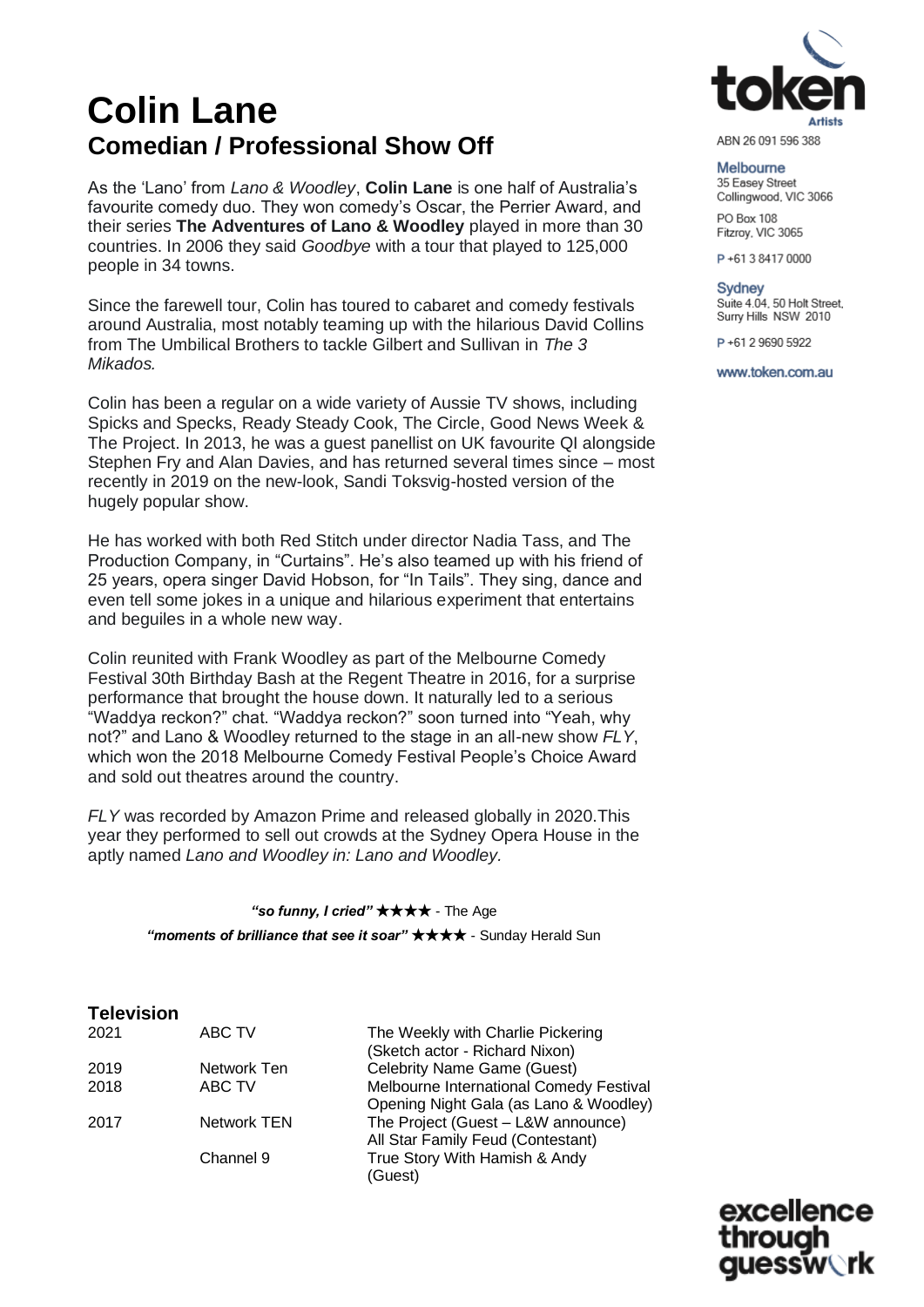| 2017<br>2016-17<br>2016<br>2016<br>2016<br>2015<br>2014<br>2013 | <b>ABC TV/iView</b><br>BBC 2 (UK)<br>Channel 9<br><b>Comedy Channel</b><br>Nine Network<br><b>ABC TV</b><br>BBC (UK)<br><b>Network TEN</b> | Wrong Kind of Black (guest)<br>QI (quest panellist)<br>Postcards (guest)<br>MICF Three Oh! (as Lano & Woodley)<br>20 to 1 (guest)<br>Utopia 2 (guest role)<br>QI (guest panellist) |
|-----------------------------------------------------------------|--------------------------------------------------------------------------------------------------------------------------------------------|------------------------------------------------------------------------------------------------------------------------------------------------------------------------------------|
|                                                                 | <b>Network TEN</b>                                                                                                                         | Studio 10 (guest panellist)<br>The Project (Guest panellist)                                                                                                                       |
|                                                                 | Network TEN                                                                                                                                | Wake Up (Guest panellist)                                                                                                                                                          |
| 2013                                                            | Channel 7                                                                                                                                  | The Hartman Solutions (pilot)                                                                                                                                                      |
| 2013                                                            | ABC TV                                                                                                                                     | The Dr Blake Mysteries (quest role)                                                                                                                                                |
| 2013<br>2013                                                    | BBC (UK)<br>Channel 7                                                                                                                      | QI (guest panellist)<br>Slideshow (Guest)                                                                                                                                          |
| 2011-2012                                                       | <b>Network TEN</b>                                                                                                                         | Ready Steady Cook (host)                                                                                                                                                           |
| 2011                                                            | <b>ABC TV</b>                                                                                                                              | Judith Lucy Spiritual Journey (cast)                                                                                                                                               |
| 2010 - 2012                                                     | <b>Network TEN</b>                                                                                                                         | The Circle (regular co-host)                                                                                                                                                       |
| 2008 - 2011                                                     | <b>Network TEN</b>                                                                                                                         | Good News Week (Regular Panellist)                                                                                                                                                 |
| 2007 - 2011                                                     | ABC TV                                                                                                                                     | Spicks and Specks (Regular)                                                                                                                                                        |
| 2010                                                            | Comedy Channel                                                                                                                             | Statesmen of Comedy (guest)                                                                                                                                                        |
| 2010                                                            | Channel 7                                                                                                                                  | No Leave No Life (guest)                                                                                                                                                           |
| 2010                                                            | <b>Network TEN</b>                                                                                                                         | Melbourne Comedy Festival Allstars<br>Gala (Stand Up Appearance)                                                                                                                   |
| 2010                                                            | <b>Network TEN</b>                                                                                                                         | The Circle (Guest Co-Host)                                                                                                                                                         |
| 2009                                                            | ABC TV                                                                                                                                     | Sleuth 101 (Cast)                                                                                                                                                                  |
| 2009                                                            | Nine Network                                                                                                                               | Hey Hey It's Saturday Reunion(Guest)                                                                                                                                               |
| 2009                                                            | Channel 7                                                                                                                                  | Thank God You're Here (Contestant)                                                                                                                                                 |
| 2009                                                            | Nine Network                                                                                                                               | 2009 Victorian Bushfire Appeal<br>(Guest)                                                                                                                                          |
| 2007                                                            | Nine Network                                                                                                                               | Wine Me Dine Me (Co-Host)                                                                                                                                                          |
| 2007                                                            | Nine Network                                                                                                                               | Kings of Comedy (Host)                                                                                                                                                             |
|                                                                 |                                                                                                                                            |                                                                                                                                                                                    |

# **Film**

| 2016 | Magenius                                      | Jingle Man (Short Film, Lead) |
|------|-----------------------------------------------|-------------------------------|
| 2015 | Tropfest finallist Tay Man (Short Film, Lead) |                               |
| 2013 | Adrian Muscat Prod                            | Love Hurts (Short Film, Lead) |

# **Radio**

| 2007 | ABC | 774 ABC Afternoons     |
|------|-----|------------------------|
|      |     | (regular fill-in host) |

## **Live shows**

| 2017    | Joh for PM.                                                     |
|---------|-----------------------------------------------------------------|
|         | Brisbane Powerhouse, Jute Theatre Cairns                        |
| 2017    | The 3 Mikados                                                   |
|         | Adelaide Cabaret Festival                                       |
| 2016-21 | In Tails - with David Hobson                                    |
|         | Adelaide Cabaret Festival, Festival of Voices, Albury, Bendigo, |
|         | Ten Days On The Island Hobart, Spiegeltent Ringwood             |
| 2016    | Colin Lane & Friends                                            |
|         | <b>Melbourne International Comedy Festival</b>                  |
| 2015    | The 3 Mikados                                                   |
|         | Melbourne International Comedy Festival                         |
| 2015    | Colin Lane Presents                                             |
|         | 10 Days On The Island                                           |
| 2014    | Colin Lane Presents                                             |
|         | <b>Melbourne International Comedy Festival</b>                  |
| 2010    | I'm Not Sure About The Music - Solo show                        |
|         | Melbourne International Comedy Festival (Return Season)         |



ABN 26 091 596 388

### Melbourne

35 Easey Street<br>Collingwood, VIC 3066 PO Box 108<br>Fitzroy, VIC 3065

P+61384170000

Sydney<br>Suite 4.04, 50 Holt Street,<br>Surry Hills NSW 2010

P+61 2 9690 5922

www.token.com.au

excellence<br>through<br>guessw**ork**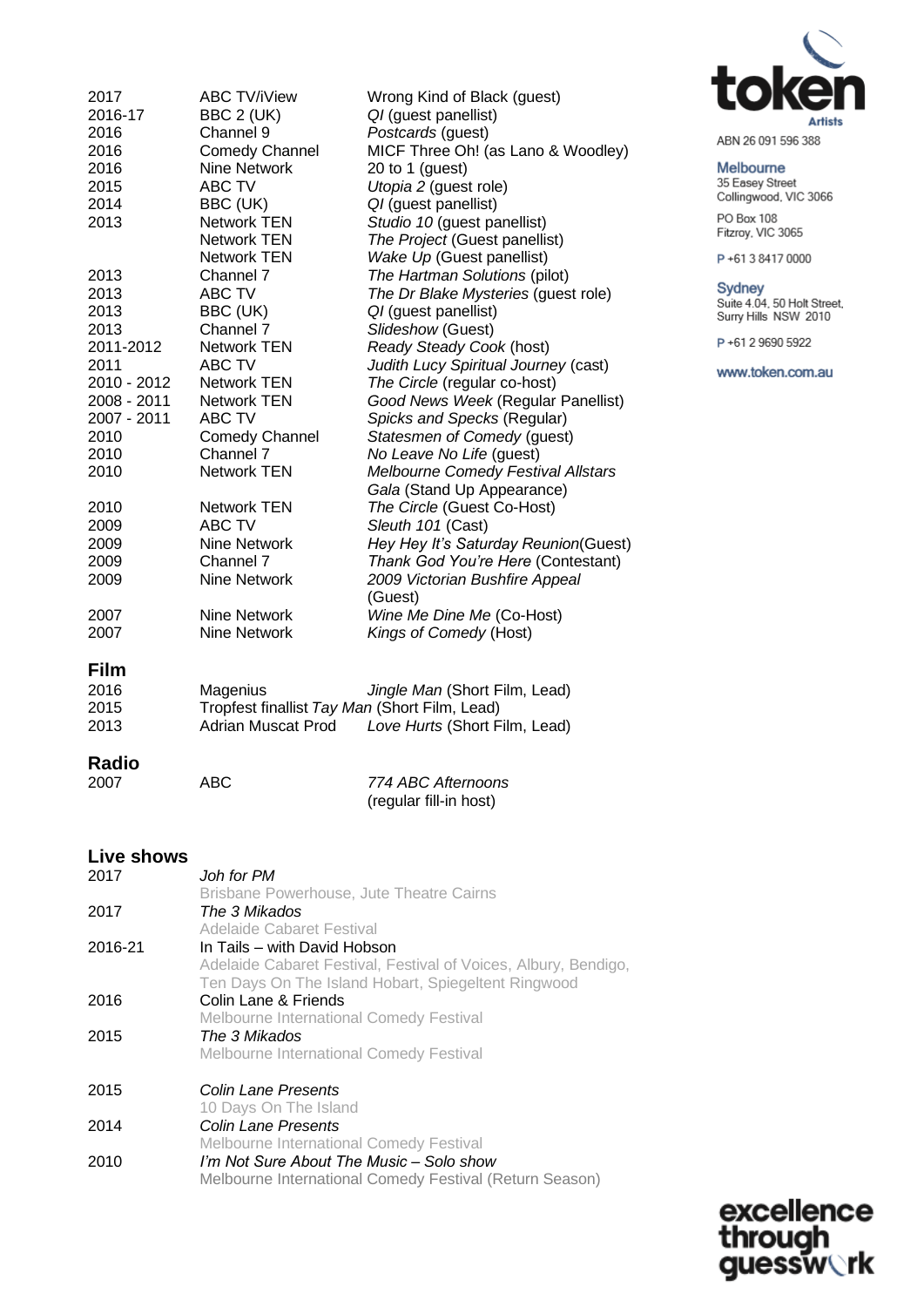| 2009                           | I'm Not Sure About The Music – Solo show<br>Melbourne International Comedy Festival, Darwin Festival,<br>Fremantle Arts Centre |
|--------------------------------|--------------------------------------------------------------------------------------------------------------------------------|
| <b>Online</b><br>$2014 - 2015$ | Cup of Tea with Col - YouTube chat show. Host/Producer.                                                                        |
|                                | <b>Other Notable Live Work and Theatre</b>                                                                                     |
| 2016                           | Curtains Dir. Roger Hodgeman, The Production Company                                                                           |
| 2016                           | Extinction by Hannie Rayson (World Premiere season)                                                                            |
|                                | Dir. Nadia Tass, Red Stitch/GPAC                                                                                               |
| 2013                           | Laugh Your Tits Off: Love Your Sister Fundraiser (MC)                                                                          |
| 2013                           | Melbourne International Comedy Festival Roadshow                                                                               |
|                                | Cairns, Townsville, Ballina, Noosa, Gold Coast                                                                                 |
| 2010                           | Melbourne International Comedy Festival Gala (performer)                                                                       |
|                                | Palais Theatre Melbourne                                                                                                       |
| 2010                           | Eurobeat (special guest role)                                                                                                  |
|                                | Queensland Performing Arts Centre                                                                                              |
| 2009                           | Melbourne International Comedy Festival Roadshow                                                                               |
|                                | Bunbury, Margaret River, Geraldton, Port Hedland, Karratha,                                                                    |
|                                | Esperance, Kalgoorlie, Perth, Singapore                                                                                        |
| 2009                           | Secret Bridesmaids' Business - Guest Groom                                                                                     |
|                                | The Arts Centre, Melbourne                                                                                                     |
| 2009                           | The Melbourne International Comedy Festival All Stars Gala<br>The Mikado                                                       |
| 2009                           | QPAC - Brisbane, Adelaide Festival Centre                                                                                      |
| 2008                           | Two for the Road: The Music of Movie Maestro Henri                                                                             |
|                                | Mancini                                                                                                                        |
|                                | Adelaide Cabaret Festival, Adelaide Festival Centre                                                                            |
| 2007                           | <b>White Lines</b>                                                                                                             |
|                                | <b>Tropfest Finalist</b>                                                                                                       |
| 2008                           | Melbourne International Comedy Festival Roadshow                                                                               |
|                                | Gladstone, Rockhampton, Cairns, Mt Isa, Brisbane,                                                                              |
|                                | Caloundra and Noosa                                                                                                            |
| 2006                           | Don's Party                                                                                                                    |
|                                | Melbourne Theatre Company and Sydney Theatre Company                                                                           |
|                                |                                                                                                                                |
|                                |                                                                                                                                |

# **Live Shows – Lano and Woodley**

| 2021    | Lano and Woodley in: Lano and Woodley<br>Melbourne Comedy Festival, Sydney Opera House, Malthouse<br>Summer Stage, Adelaide Fringe Festival, Brisbane Powerhouse,<br><b>Comedy Theatre Melbourne</b>                                                                                                                                    |
|---------|-----------------------------------------------------------------------------------------------------------------------------------------------------------------------------------------------------------------------------------------------------------------------------------------------------------------------------------------|
| 2018-19 | FL Y                                                                                                                                                                                                                                                                                                                                    |
|         | Canberra Theatre, Newcastle, Adelaide Fringe, Melbourne<br>International Comedy Festival, Theatre Royal Hobart, Regal<br>Theatre Perth, Brisbane Powerhouse, Enmore Theatre Sydney,<br>Chatswood Concourse Sydney, Hamer Hall Melbourne, Wagga<br>Wagga Comedy Festival, Malthouse Theatre Melbourne, Amazon<br><b>Stand Up Special</b> |
| 2006    | Lano & Woodley Good Bye<br>National Tour                                                                                                                                                                                                                                                                                                |
| 2005    | Lano & Woodley Sing Songs                                                                                                                                                                                                                                                                                                               |
|         | Hi-Fi Bar - Melbourne, Brisbane Powerhouse, Octagon Theatre -<br>Perth, Newtown - Sydney, Governor Hindmarsh - Adelaide, Sale -<br>Victoria                                                                                                                                                                                             |
| 2004    | The Island<br>Melbourne International Comedy Festival, Adelaide Fringe<br>Festival, Sydney Opera House 2005, Ten Days On The Island<br>Festival 2005                                                                                                                                                                                    |



Melbourne 35 Easey Street<br>Collingwood, VIC 3066

PO Box 108<br>Fitzroy, VIC 3065

P+61384170000

Sydney<br>Suite 4.04, 50 Holt Street,<br>Surry Hills NSW 2010

P+61 2 9690 5922

www.token.com.au

excellence<br>through<br>guessw**ork**